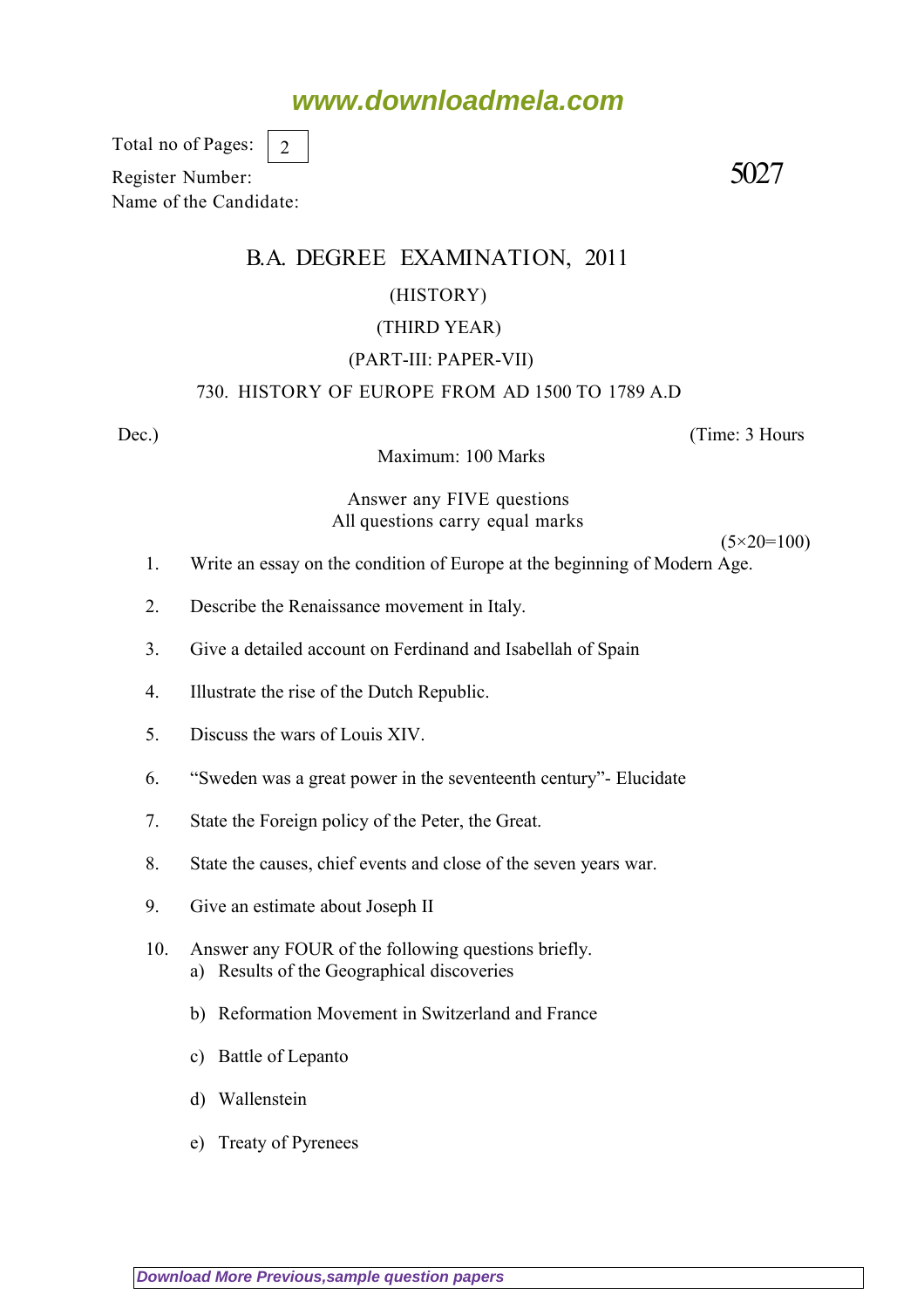# **www.downloadmela.com**

f) Peace Treaty of Carlowitz.

jkpHhf;fk; vitnnaDk; Ie;J tpdhf;fSf;F tpil jUf (5*×20=100)* midj;J tpdhf;fSf;Fk; rk kjpg;bgz;fs;

- 1. jw;fhy Muk;gj;jpy; Inuhg;ghtpd; epiyiag; gw;wp fl;Liu tiuf
- 2. j;jhypapy; kWkyh;r;rp ,af;fj;jpid tpthp
- 3. !;bgapdpd; ~bgh;ozhd;L kw;Wk; ,rbgy;yh gw;wp tphpthd Fwpg;g[ tH';Ff
- 4. lr;R Foaurpd; vGr;rpia vLj;Jf;fhl;Lf
- 5. gjpdhd;fhk; Y]apapd; nghh;fis tpthjp
- 6. 'gjpndHhk; E]w;whz;oy; !;tPld; xU jiy rpwe;j Mjpf;f ehlhfj; jpfH;e;jJ' -tpthjp
- 7. kfh gPl;lhpd; btspa[wt[ bfhs;ifia TWf
- 8. VHhz;L nghUf;fhd fhuz';fs;/ mjdpd; Kf;fpa epfH;r;rpfs; kw;Wk; Kotpid TWf
- 9. ,uz;lhk; n#hrg; gw;wp kjpg;gPL tH';Ff
- 10. fPH;f;fz;ltw;Ws; VnjDk; ehd;F tpdhf;fSf;F RUf;fkhf tpilaspf;ft[k;.
	- m) g[tpay; fz;Lgpog;g[fspd; tpist[fs;
	- M) Rtpl;rh;yhe;J kw;Wk; gpuhd;!; ehl;oy; rPh;jpUj;j ,af;fk;

,) bygd;nlh nghh;